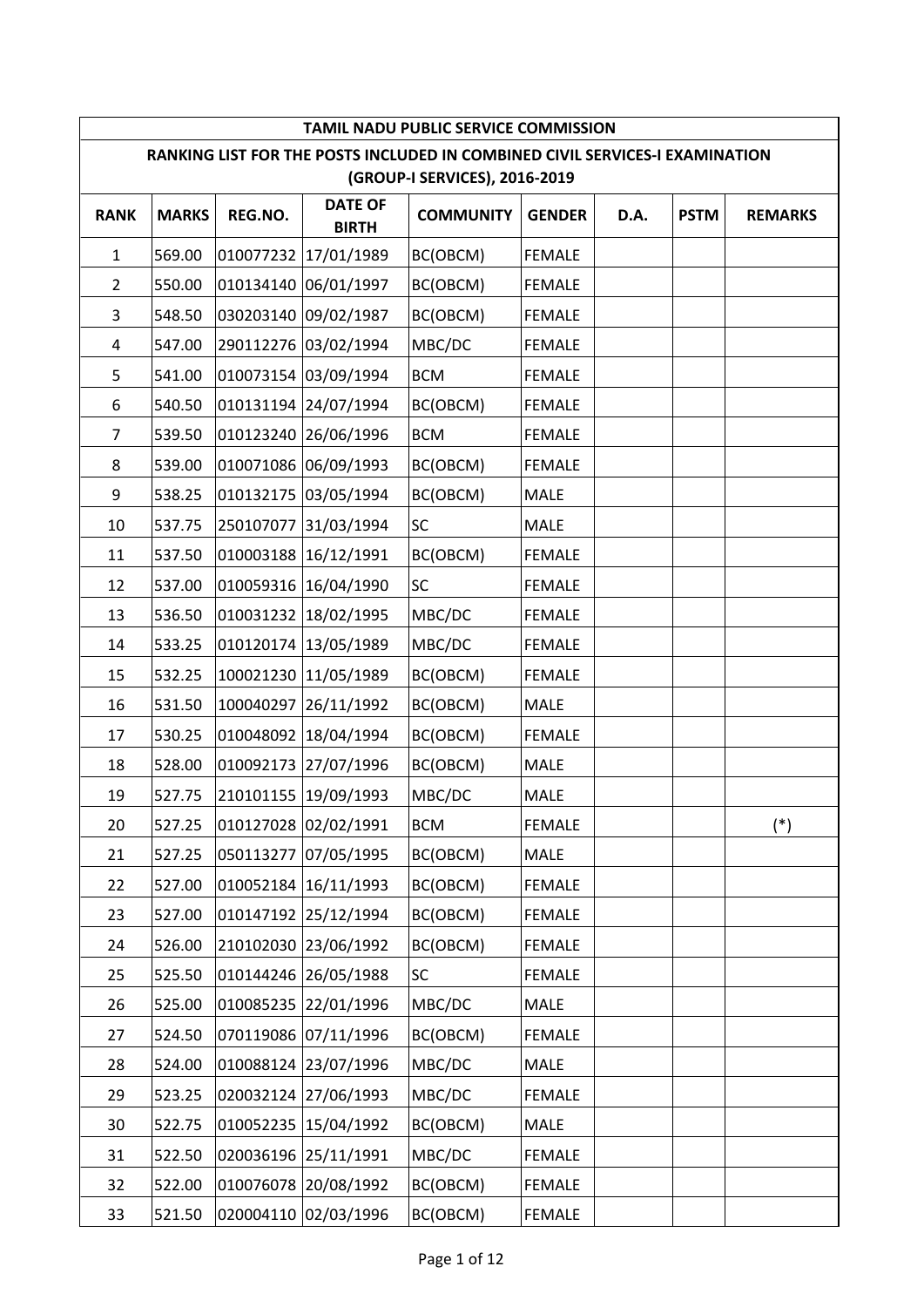|             |              |           |                                | <b>TAMIL NADU PUBLIC SERVICE COMMISSION</b>                                                                   |               |      |             |                |
|-------------|--------------|-----------|--------------------------------|---------------------------------------------------------------------------------------------------------------|---------------|------|-------------|----------------|
|             |              |           |                                | RANKING LIST FOR THE POSTS INCLUDED IN COMBINED CIVIL SERVICES-I EXAMINATION<br>(GROUP-I SERVICES), 2016-2019 |               |      |             |                |
| <b>RANK</b> | <b>MARKS</b> | REG.NO.   | <b>DATE OF</b><br><b>BIRTH</b> | <b>COMMUNITY</b>                                                                                              | <b>GENDER</b> | D.A. | <b>PSTM</b> | <b>REMARKS</b> |
| 34          | 521.25       | 060122218 | 11/05/1991                     | BC(OBCM)                                                                                                      | <b>FEMALE</b> |      |             |                |
| 35          | 521.25       | 010063099 | 14/01/1992                     | MBC/DC                                                                                                        | <b>MALE</b>   |      |             | $(*)$          |
| 36          | 521.25       |           | 010115242 25/05/1992           | BC(OBCM)                                                                                                      | <b>FEMALE</b> |      |             |                |
| 37          | 520.75       |           | 010114030 08/07/1994           | BC(OBCM)                                                                                                      | <b>FEMALE</b> |      |             |                |
| 38          | 520.75       |           | 010152329 11/01/1995           | BC(OBCM)                                                                                                      | MALE          |      |             | $(*)$          |
| 39          | 520.75       |           | 010058270 08/11/1996           | BC(OBCM)                                                                                                      | <b>FEMALE</b> |      |             |                |
| 40          | 520.25       |           | 170130031 30/11/1987           | MBC/DC                                                                                                        | MALE          |      |             |                |
| 41          | 520.25       |           | 210105290 29/04/1994           | BC(OBCM)                                                                                                      | <b>FEMALE</b> |      |             |                |
| 42          | 520.00       |           | 010013216 04/10/1986           | BC(OBCM)                                                                                                      | <b>FEMALE</b> |      |             | $(*)$          |
| 43          | 519.75       |           | 100032284 01/06/1997           | BC(OBCM)                                                                                                      | <b>FEMALE</b> |      |             |                |
| 44          | 519.25       |           | 010141125 02/10/1993           | BC(OBCM)                                                                                                      | <b>MALE</b>   |      |             |                |
| 45          | 519.25       |           | 010123104 01/11/1994           | BC(OBCM)                                                                                                      | <b>FEMALE</b> |      |             |                |
| 46          | 519.25       |           | 240116186 02/05/1996           | MBC/DC                                                                                                        | <b>FEMALE</b> |      |             | $(*)$          |
| 47          | 519.00       |           | 010130088 18/02/1990           | BC(OBCM)                                                                                                      | <b>FEMALE</b> |      |             |                |
| 48          | 519.00       |           | 010015052 10/02/1991           | BC(OBCM)                                                                                                      | <b>FEMALE</b> |      |             |                |
| 49          | 519.00       |           | 150108183 09/12/1992           | BC(OBCM)                                                                                                      | <b>MALE</b>   |      |             |                |
| 50          | 518.75       |           | 280109011 08/08/1995           | BC(OBCM)                                                                                                      | MALE          |      |             |                |
| 51          | 518.25       |           | 010099074 19/04/1990           | MBC/DC                                                                                                        | MALE          |      |             |                |
| 52          | 518.00       |           | 080111170 20/05/1993           | BC(OBCM)                                                                                                      | <b>FEMALE</b> |      |             |                |
| 53          | 518.00       |           | 010127306 14/11/1995           | BC(OBCM)                                                                                                      | <b>FEMALE</b> |      |             |                |
| 54          | 517.75       |           | 010126205 18/12/1991           | MBC/DC                                                                                                        | MALE          |      |             |                |
| 55          | 517.75       |           | 010137125 18/08/1993           | BC(OBCM)                                                                                                      | MALE          |      |             |                |
| 56          | 517.00       |           | 010065234 31/12/1982           | MBC/DC                                                                                                        | <b>FEMALE</b> |      |             |                |
| 57          | 517.00       |           | 010134022 15/01/1996           | BC(OBCM)                                                                                                      | <b>FEMALE</b> |      |             |                |
| 58          | 516.75       |           | 010067191 26/09/1993           | MBC/DC                                                                                                        | MALE          |      |             |                |
| 59          | 516.50       |           | 010042026 09/05/1992           | BC(OBCM)                                                                                                      | <b>FEMALE</b> |      |             |                |
| 60          | 516.50       |           | 010151340 30/10/1994           | BC(OBCM)                                                                                                      | MALE          |      |             |                |
| 61          | 516.25       |           | 010012214 17/11/1992           | BC(OBCM)                                                                                                      | <b>FEMALE</b> |      |             |                |
| 62          | 516.25       |           | 240107275 15/05/1994           | BC(OBCM)                                                                                                      | MALE          |      |             |                |
| 63          | 516.00       |           | 010097276 17/06/1992           | BC(OBCM)                                                                                                      | MALE          |      |             |                |
| 64          | 515.75       |           | 080116222 27/05/1991           | BC(OBCM)                                                                                                      | <b>FEMALE</b> |      |             |                |
| 65          | 515.75       |           | 010146178 30/12/1994           | <b>SCA</b>                                                                                                    | <b>FEMALE</b> |      |             |                |
| 66          | 515.25       |           | 010127142 29/12/1992           | BC(OBCM)                                                                                                      | <b>FEMALE</b> |      |             |                |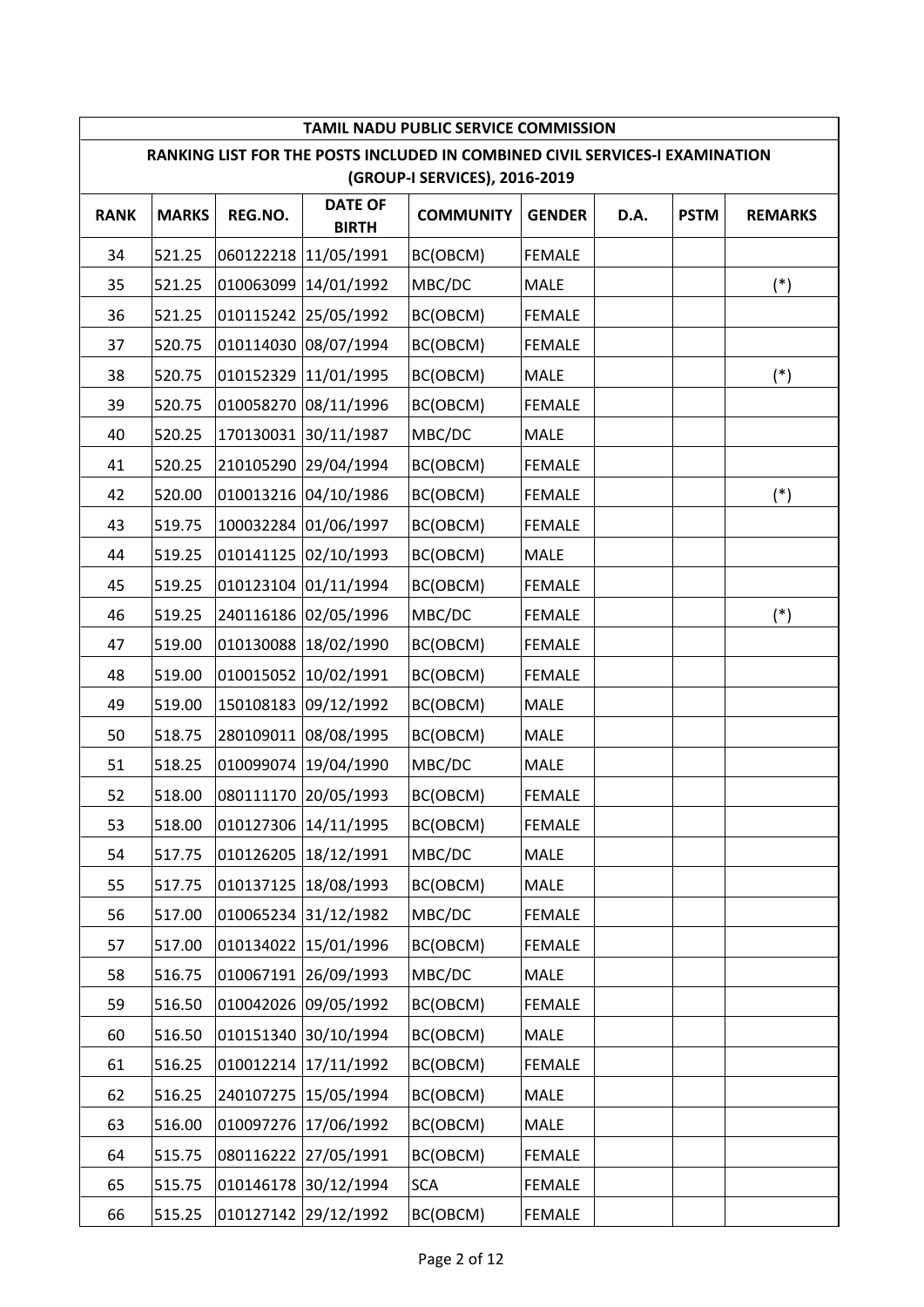|             |              |           |                                | <b>TAMIL NADU PUBLIC SERVICE COMMISSION</b>                                                                   |               |      |             |                |
|-------------|--------------|-----------|--------------------------------|---------------------------------------------------------------------------------------------------------------|---------------|------|-------------|----------------|
|             |              |           |                                | RANKING LIST FOR THE POSTS INCLUDED IN COMBINED CIVIL SERVICES-I EXAMINATION<br>(GROUP-I SERVICES), 2016-2019 |               |      |             |                |
| <b>RANK</b> | <b>MARKS</b> | REG.NO.   | <b>DATE OF</b><br><b>BIRTH</b> | <b>COMMUNITY</b>                                                                                              | <b>GENDER</b> | D.A. | <b>PSTM</b> | <b>REMARKS</b> |
| 67          | 515.00       |           | 010058260 30/01/1987           | BC(OBCM)                                                                                                      | <b>FEMALE</b> |      |             |                |
| 68          | 515.00       |           | 180404258 01/07/1992           | BC(OBCM)                                                                                                      | <b>FEMALE</b> |      |             |                |
| 69          | 515.00       |           | 010119224 14/11/1996           | BC(OBCM)                                                                                                      | <b>FEMALE</b> |      |             |                |
| 70          | 514.75       |           | 010128014 28/06/1987           | BC(OBCM)                                                                                                      | <b>FEMALE</b> |      |             |                |
| 71          | 514.25       |           | 110102250 12/07/1991           | MBC/DC                                                                                                        | <b>FEMALE</b> |      |             |                |
| 72          | 514.00       |           | 010125194 12/06/1988           | BC(OBCM)                                                                                                      | <b>FEMALE</b> |      |             |                |
| 73          | 514.00       |           | 010152327 23/01/1993           | <b>BCM</b>                                                                                                    | <b>MALE</b>   |      |             |                |
| 74          | 513.75       |           | 010133129 17/05/1990           | BC(OBCM)                                                                                                      | <b>MALE</b>   |      |             |                |
| 75          | 513.75       |           | 010126104 04/06/1991           | BC(OBCM)                                                                                                      | <b>FEMALE</b> |      |             |                |
| 76          | 513.50       |           | 010008274 22/09/1995           | BC(OBCM)                                                                                                      | <b>FEMALE</b> |      |             |                |
| 77          | 512.75       |           | 090101270 24/01/1994           | BC(OBCM)                                                                                                      | <b>FEMALE</b> |      |             |                |
| 78          | 512.75       |           | 100011356 09/12/1994           | BC(OBCM)                                                                                                      | <b>FEMALE</b> |      |             |                |
| 79          | 512.50       |           | 060112375 03/06/1987           | BC(OBCM)                                                                                                      | MALE          |      |             |                |
| 80          | 512.50       |           | 040111137 05/04/1990           | BC(OBCM)                                                                                                      | MALE          |      |             |                |
| 81          | 512.50       |           | 280123238 27/10/1992           | MBC/DC                                                                                                        | <b>FEMALE</b> |      |             |                |
| 82          | 512.25       |           | 010127108 12/05/1988           | <b>BCM</b>                                                                                                    | <b>FEMALE</b> |      |             |                |
| 83          | 512.25       |           | 100031006 29/10/1993           | BC(OBCM)                                                                                                      | <b>FEMALE</b> |      |             |                |
| 84          | 512.00       |           | 010082026 12/09/1987           | <b>SC</b>                                                                                                     | <b>FEMALE</b> |      |             |                |
| 85          | 512.00       |           | 010078136 12/03/1993           | BC(OBCM)                                                                                                      | <b>FEMALE</b> |      |             |                |
| 86          | 511.75       |           | 080112246 09/11/1995           | BC(OBCM)                                                                                                      | <b>FEMALE</b> |      |             |                |
| 87          | 510.50       |           | 010146301 21/05/1996           | MBC/DC                                                                                                        | MALE          |      |             |                |
| 88          | 510.25       |           | 010030286 26/10/1989           | BC(OBCM)                                                                                                      | <b>FEMALE</b> |      |             |                |
| 89          | 510.00       | 010132281 | 24/08/1992                     | MBC/DC                                                                                                        | MALE          |      |             |                |
| 90          | 510.00       |           | 010103174 01/10/1996           | BC(OBCM)                                                                                                      | <b>FEMALE</b> |      |             |                |
| 91          | 509.75       |           | 010080086 30/08/1992           | MBC/DC                                                                                                        | <b>FEMALE</b> |      |             |                |
| 92          | 509.75       |           | 010137066 16/11/1993           | MBC/DC                                                                                                        | <b>FEMALE</b> |      |             |                |
| 93          | 509.50       |           | 010128139 15/05/1991           | BC(OBCM)                                                                                                      | MALE          |      | <b>PSTM</b> |                |
| 94          | 509.50       |           | 010114292 06/08/1991           | BC(OBCM)                                                                                                      | <b>FEMALE</b> |      |             |                |
| 95          | 509.50       |           | 060119243 28/09/1991           | MBC/DC                                                                                                        | MALE          |      |             |                |
| 96          | 509.50       |           | 230106150 20/09/1992           | BC(OBCM)                                                                                                      | <b>FEMALE</b> |      |             |                |
| 97          | 509.25       |           | 210111250 14/03/1985           | MBC/DC                                                                                                        | <b>FEMALE</b> |      |             |                |
| 98          | 509.00       |           | 070113050 30/08/1990           | <b>SC</b>                                                                                                     | <b>FEMALE</b> |      |             |                |
| 99          | 508.75       |           | 050103250 17/11/1992           | BC(OBCM)                                                                                                      | <b>FEMALE</b> |      |             |                |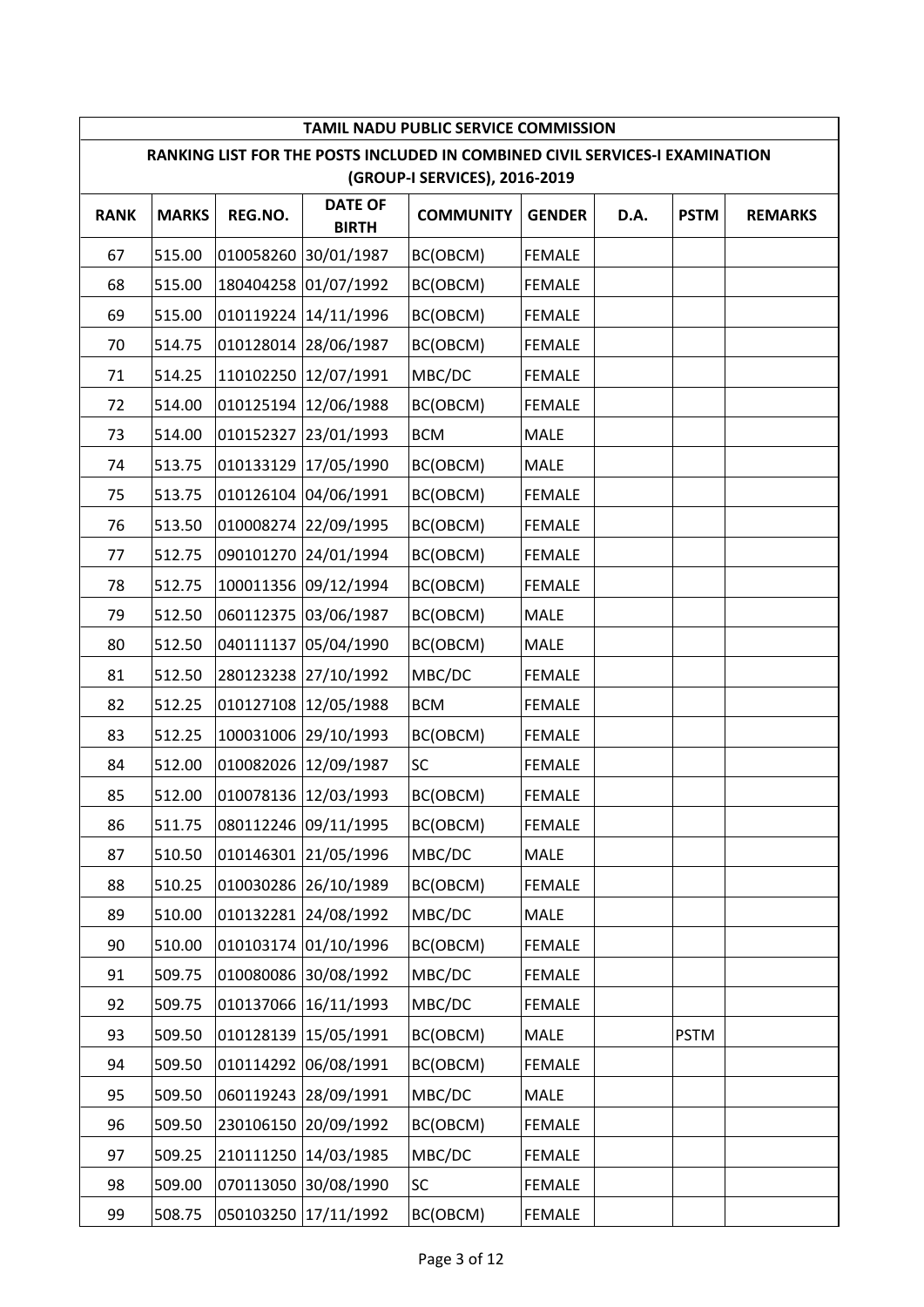|             | <b>TAMIL NADU PUBLIC SERVICE COMMISSION</b><br>RANKING LIST FOR THE POSTS INCLUDED IN COMBINED CIVIL SERVICES-I EXAMINATION |           |                                |                               |               |      |             |                |  |  |  |
|-------------|-----------------------------------------------------------------------------------------------------------------------------|-----------|--------------------------------|-------------------------------|---------------|------|-------------|----------------|--|--|--|
|             |                                                                                                                             |           |                                | (GROUP-I SERVICES), 2016-2019 |               |      |             |                |  |  |  |
| <b>RANK</b> | <b>MARKS</b>                                                                                                                | REG.NO.   | <b>DATE OF</b><br><b>BIRTH</b> | <b>COMMUNITY</b>              | <b>GENDER</b> | D.A. | <b>PSTM</b> | <b>REMARKS</b> |  |  |  |
| 100         | 508.25                                                                                                                      | 270104032 | 26/05/1997                     | MBC/DC                        | <b>FEMALE</b> |      |             |                |  |  |  |
| 101         | 508.00                                                                                                                      |           | 010124155 12/10/1991           | BC(OBCM)                      | <b>MALE</b>   |      |             |                |  |  |  |
| 102         | 507.75                                                                                                                      |           | 200102253 08/01/1995           | BC(OBCM)                      | <b>MALE</b>   |      |             |                |  |  |  |
| 103         | 507.50                                                                                                                      |           | 010139116 20/03/1996           | MBC/DC                        | <b>FEMALE</b> |      |             |                |  |  |  |
| 104         | 507.25                                                                                                                      |           | 010041026 19/05/1995           | BC(OBCM)                      | <b>FEMALE</b> |      |             |                |  |  |  |
| 105         | 506.75                                                                                                                      |           | 010128081 24/07/1991           | <b>SCA</b>                    | <b>MALE</b>   |      |             |                |  |  |  |
| 106         | 506.50                                                                                                                      |           | 010121113 11/05/1993           | BC(OBCM)                      | MALE          |      |             |                |  |  |  |
| 107         | 506.25                                                                                                                      |           | 010145240 27/10/1989           | MBC/DC                        | <b>FEMALE</b> |      |             |                |  |  |  |
| 108         | 506.25                                                                                                                      |           | 010140292 06/11/1997           | MBC/DC                        | <b>FEMALE</b> |      |             |                |  |  |  |
| 109         | 506.00                                                                                                                      |           | 010128209 23/06/1995           | BC(OBCM)                      | <b>MALE</b>   |      |             |                |  |  |  |
| 110         | 506.00                                                                                                                      |           | 010151058 16/06/1996           | BC(OBCM)                      | <b>MALE</b>   |      |             |                |  |  |  |
| 111         | 505.75                                                                                                                      |           | 190106194 05/07/1991           | BC(OBCM)                      | <b>FEMALE</b> |      |             |                |  |  |  |
| 112         | 505.50                                                                                                                      |           | 290120181 05/11/1994           | BC(OBCM)                      | <b>MALE</b>   |      |             |                |  |  |  |
| 113         | 505.50                                                                                                                      |           | 170118142 24/03/1995           | BC(OBCM)                      | <b>FEMALE</b> |      |             |                |  |  |  |
| 114         | 505.25                                                                                                                      |           | 010036180 28/09/1986           | MBC/DC                        | <b>FEMALE</b> |      |             |                |  |  |  |
| 115         | 505.25                                                                                                                      |           | 060113286 30/01/1991           | BC(OBCM)                      | <b>FEMALE</b> |      |             | $(*)$          |  |  |  |
| 116         | 505.25                                                                                                                      |           | 010139206 11/05/1994           | BC(OBCM)                      | <b>FEMALE</b> |      |             |                |  |  |  |
| 117         | 505.00                                                                                                                      |           | 100030186 11/02/1988           | BC(OBCM)                      | <b>FEMALE</b> |      |             |                |  |  |  |
| 118         | 505.00                                                                                                                      |           | 070109151 07/01/1992           | MBC/DC                        | MALE          |      |             |                |  |  |  |
| 119         | 504.75                                                                                                                      |           | 010081254 26/01/1994           | BC(OBCM)                      | <b>FEMALE</b> |      |             |                |  |  |  |
| 120         | 504.50                                                                                                                      |           | 020033074 05/10/1991           | <b>BCM</b>                    | <b>FEMALE</b> |      |             |                |  |  |  |
| 121         | 504.50                                                                                                                      |           | 010106086 27/03/1995           | BC(OBCM)                      | <b>FEMALE</b> |      |             |                |  |  |  |
| 122         | 504.25                                                                                                                      | 010121295 | 28/08/1992                     | BC(OBCM)                      | MALE          |      |             |                |  |  |  |
| 123         | 503.50                                                                                                                      |           | 100034358 29/12/1983           | BC(OBCM)                      | <b>FEMALE</b> |      | <b>PSTM</b> |                |  |  |  |
| 124         | 503.50                                                                                                                      |           | 010114220 06/03/1995           | BC(OBCM)                      | <b>FEMALE</b> |      |             |                |  |  |  |
| 125         | 503.50                                                                                                                      |           | 100040136 09/09/1997           | MBC/DC                        | <b>FEMALE</b> |      | <b>PSTM</b> |                |  |  |  |
| 126         | 503.25                                                                                                                      | 200101140 | 18/03/1988                     | BC(OBCM)                      | <b>FEMALE</b> |      |             |                |  |  |  |
| 127         | 503.25                                                                                                                      |           | 010148276 03/04/1990           | <b>BCM</b>                    | <b>FEMALE</b> |      |             | $(*)$          |  |  |  |
| 128         | 503.25                                                                                                                      |           | 010152312 20/03/1993           | SC                            | MALE          |      |             |                |  |  |  |
| 129         | 503.00                                                                                                                      |           | 100017181 06/12/1995           | BC(OBCM)                      | MALE          |      |             |                |  |  |  |
| 130         | 502.75                                                                                                                      |           | 010148161 20/08/1989           | <b>SC</b>                     | MALE          |      |             |                |  |  |  |
| 131         | 502.75                                                                                                                      |           | 320107323 02/04/1990           | BC(OBCM)                      | MALE          |      | <b>PSTM</b> |                |  |  |  |
| 132         | 502.50                                                                                                                      |           | 010116229 27/08/1986           | MBC/DC                        | MALE          |      | <b>PSTM</b> |                |  |  |  |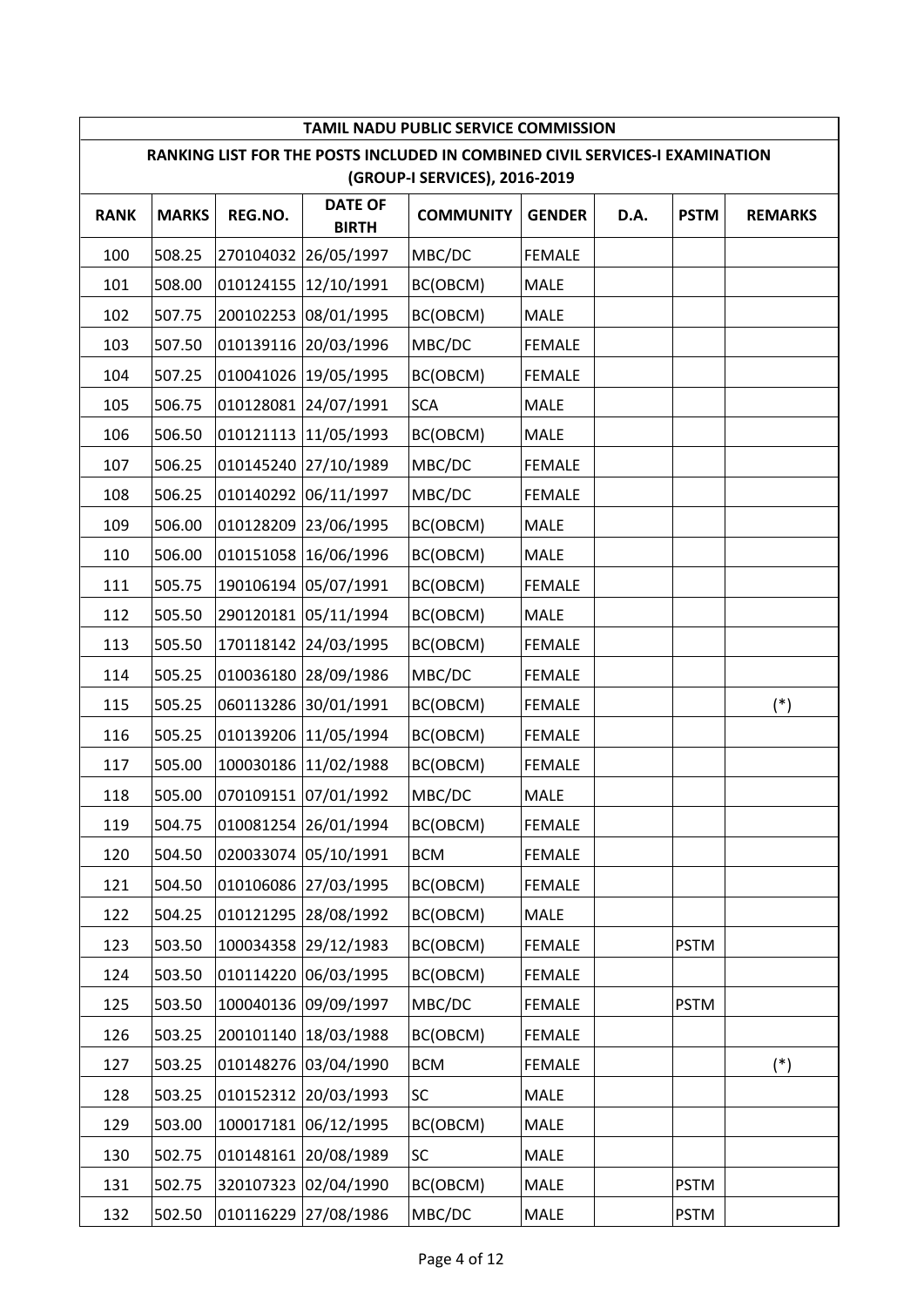|             |              |           |                                | TAMIL NADU PUBLIC SERVICE COMMISSION                                                                          |               |      |             |                |
|-------------|--------------|-----------|--------------------------------|---------------------------------------------------------------------------------------------------------------|---------------|------|-------------|----------------|
|             |              |           |                                | RANKING LIST FOR THE POSTS INCLUDED IN COMBINED CIVIL SERVICES-I EXAMINATION<br>(GROUP-I SERVICES), 2016-2019 |               |      |             |                |
| <b>RANK</b> | <b>MARKS</b> | REG.NO.   | <b>DATE OF</b><br><b>BIRTH</b> | <b>COMMUNITY</b>                                                                                              | <b>GENDER</b> | D.A. | <b>PSTM</b> | <b>REMARKS</b> |
| 133         | 502.50       | 010123190 | 05/07/1987                     | BC(OBCM)                                                                                                      | <b>FEMALE</b> |      |             |                |
| 134         | 502.50       |           | 140103150 29/08/1993           | <b>SC</b>                                                                                                     | <b>FEMALE</b> |      |             |                |
| 135         | 502.50       |           | 010142170 01/12/1994           | BC(OBCM)                                                                                                      | <b>FEMALE</b> |      |             |                |
| 136         | 502.25       |           | 170107143 03/09/1990           | MBC/DC                                                                                                        | MALE          |      |             |                |
| 137         | 502.25       |           | 100027269 22/10/1992           | <b>SC</b>                                                                                                     | <b>MALE</b>   |      |             |                |
| 138         | 502.25       |           | 010113227 20/01/1994           | BC(OBCM)                                                                                                      | <b>MALE</b>   |      |             |                |
| 139         | 502.25       |           | 010103168 25/07/1995           | BC(OBCM)                                                                                                      | <b>FEMALE</b> |      |             |                |
| 140         | 502.25       |           | 010138100 14/07/1996           | <b>BCM</b>                                                                                                    | <b>FEMALE</b> |      |             |                |
| 141         | 502.00       | 010125242 | 10/12/1993                     | BC(OBCM)                                                                                                      | <b>FEMALE</b> |      |             |                |
| 142         | 501.50       |           | 010130032 24/03/1996           | MBC/DC                                                                                                        | <b>FEMALE</b> |      |             |                |
| 143         | 501.25       |           | 100004090 17/06/1989           | MBC/DC                                                                                                        | <b>FEMALE</b> |      |             |                |
| 144         | 501.25       |           | 010120104 29/06/1989           | BC(OBCM)                                                                                                      | <b>FEMALE</b> |      |             |                |
| 145         | 501.25       |           | 010077021 13/05/1991           | BC(OBCM)                                                                                                      | MALE          |      |             | $(*)$          |
| 146         | 501.25       | 010104245 | 15/05/1992                     | BC(OBCM)                                                                                                      | MALE          |      |             |                |
| 147         | 501.25       |           | 010109124 15/03/1993           | BC(OBCM)                                                                                                      | <b>FEMALE</b> |      |             |                |
| 148         | 501.00       |           | 010062122 01/08/1990           | SC                                                                                                            | <b>FEMALE</b> |      |             | $(*)$          |
| 149         | 501.00       |           | 010022174 31/08/1991           | BC(OBCM)                                                                                                      | <b>FEMALE</b> |      |             | $(*)$          |
| 150         | 500.75       |           | 010065269 04/10/1993           | <b>SC</b>                                                                                                     | <b>MALE</b>   |      |             |                |
| 151         | 500.75       |           | 010145116 13/07/1995           | MBC/DC                                                                                                        | <b>FEMALE</b> |      |             |                |
| 152         | 500.50       |           | 010039295 20/10/1983           | BC(OBCM)                                                                                                      | MALE          |      | <b>PSTM</b> |                |
| 153         | 500.50       |           | 010149054 20/06/1990           | <b>BCM</b>                                                                                                    | <b>FEMALE</b> |      |             |                |
| 154         | 500.25       |           | 010150127 20/02/1992           | BC(OBCM)                                                                                                      | MALE          |      |             |                |
| 155         | 500.25       | 280117141 | 15/01/1993                     | MBC/DC                                                                                                        | MALE          |      |             |                |
| 156         | 500.25       |           | 010143160 02/09/1994           | MBC/DC                                                                                                        | <b>FEMALE</b> |      |             |                |
| 157         | 500.00       |           | 010040395 20/02/1984           | MBC/DC                                                                                                        | MALE          |      | <b>PSTM</b> |                |
| 158         | 500.00       |           | 010104096 22/07/1991           | MBC/DC                                                                                                        | <b>FEMALE</b> |      |             |                |
| 159         | 500.00       | 010013024 | 11/11/1992                     | BC(OBCM)                                                                                                      | <b>FEMALE</b> |      |             |                |
| 160         | 500.00       |           | 010001268 04/06/1993           | BC(OBCM)                                                                                                      | <b>FEMALE</b> |      |             |                |
| 161         | 499.75       |           | 300102139 26/01/1992           | BC(OBCM)                                                                                                      | MALE          |      |             |                |
| 162         | 499.75       | 010139282 | 17/03/1992                     | BC(OBCM)                                                                                                      | <b>FEMALE</b> |      |             |                |
| 163         | 499.75       |           | 010003076 06/07/1993           | BC(OBCM)                                                                                                      | <b>FEMALE</b> |      |             |                |
| 164         | 499.50       | 020003031 | 10/10/1991                     | BC(OBCM)                                                                                                      | MALE          |      |             |                |
| 165         | 499.50       |           | 150105080 06/01/1993           | BC(OBCM)                                                                                                      | <b>FEMALE</b> |      |             | $(*)$          |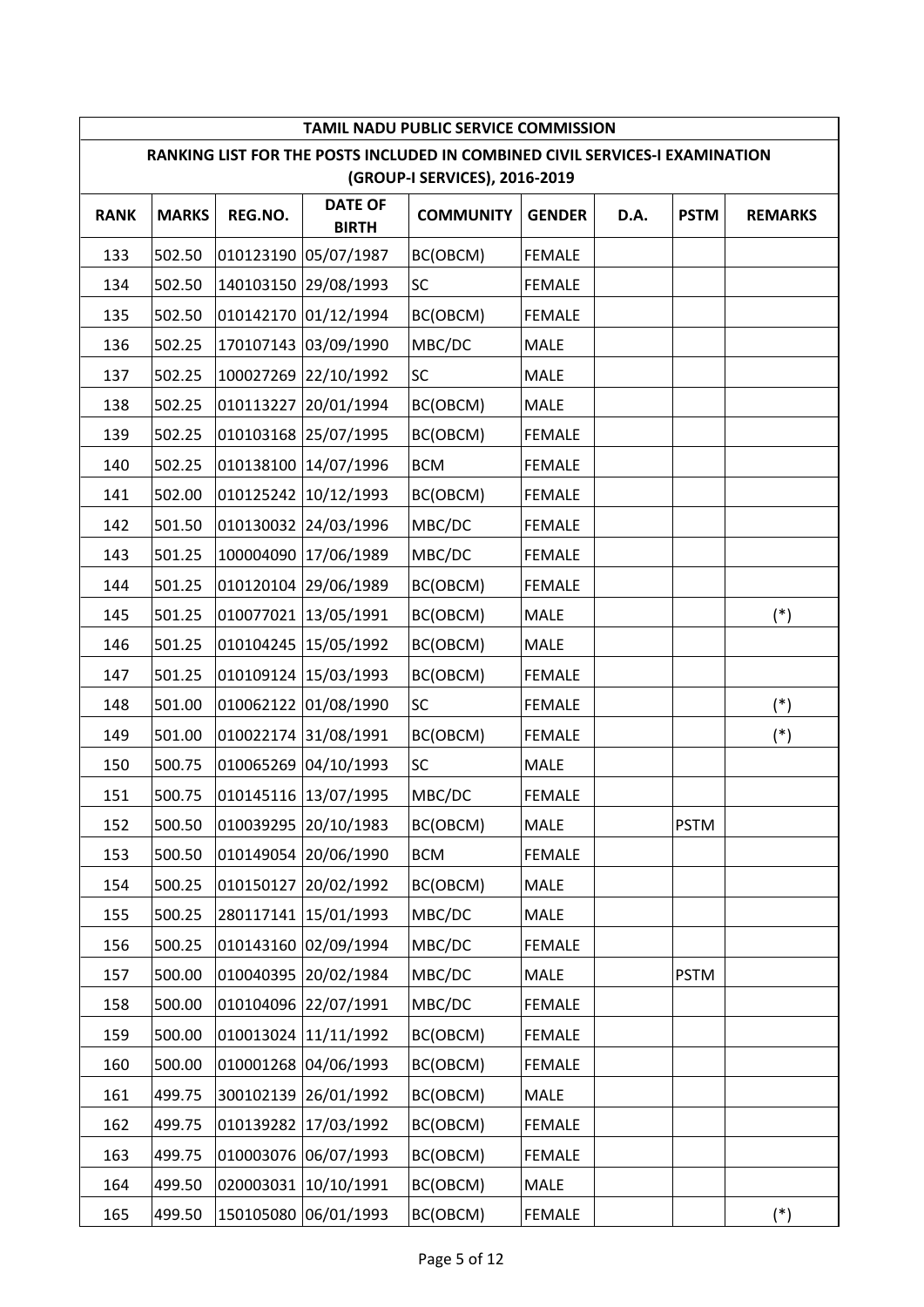| TAMIL NADU PUBLIC SERVICE COMMISSION<br>RANKING LIST FOR THE POSTS INCLUDED IN COMBINED CIVIL SERVICES-I EXAMINATION |              |           |                                |                               |               |      |             |                |  |  |
|----------------------------------------------------------------------------------------------------------------------|--------------|-----------|--------------------------------|-------------------------------|---------------|------|-------------|----------------|--|--|
|                                                                                                                      |              |           |                                | (GROUP-I SERVICES), 2016-2019 |               |      |             |                |  |  |
| <b>RANK</b>                                                                                                          | <b>MARKS</b> | REG.NO.   | <b>DATE OF</b><br><b>BIRTH</b> | <b>COMMUNITY</b>              | <b>GENDER</b> | D.A. | <b>PSTM</b> | <b>REMARKS</b> |  |  |
| 166                                                                                                                  | 498.75       | 100029292 | 15/07/1983                     | MBC/DC                        | <b>FEMALE</b> |      |             | $(*)$          |  |  |
| 167                                                                                                                  | 498.75       |           | 310106039 24/05/1984           | <b>SC</b>                     | <b>MALE</b>   |      |             |                |  |  |
| 168                                                                                                                  | 498.75       |           | 010122257 22/09/1990           | BC(OBCM)                      | <b>MALE</b>   |      |             |                |  |  |
| 169                                                                                                                  | 498.75       |           | 010030182 09/07/1991           | BC(OBCM)                      | <b>FEMALE</b> |      |             |                |  |  |
| 170                                                                                                                  | 498.50       |           | 020037174 10/06/1992           | BC(OBCM)                      | <b>FEMALE</b> |      |             |                |  |  |
| 171                                                                                                                  | 498.50       |           | 320105132 02/01/1998           | BC(OBCM)                      | <b>FEMALE</b> |      | <b>PSTM</b> |                |  |  |
| 172                                                                                                                  | 498.25       |           | 010148143 11/06/1990           | <b>SCA</b>                    | MALE          |      |             |                |  |  |
| 173                                                                                                                  | 498.00       |           | 010078215 23/11/1992           | MBC/DC                        | MALE          |      |             |                |  |  |
| 174                                                                                                                  | 497.75       | 020031107 | 22/05/1990                     | <b>SC</b>                     | <b>MALE</b>   |      |             |                |  |  |
| 175                                                                                                                  | 497.75       |           | 210107028 30/12/1994           | BC(OBCM)                      | <b>FEMALE</b> |      |             |                |  |  |
| 176                                                                                                                  | 497.75       |           | 010106346 17/08/1996           | <b>BCM</b>                    | <b>FEMALE</b> |      |             |                |  |  |
| 177                                                                                                                  | 497.50       |           | 060102286 02/12/1994           | MBC/DC                        | <b>FEMALE</b> |      |             |                |  |  |
| 178                                                                                                                  | 497.25       |           | 270115282 22/11/1983           | BC(OBCM)                      | <b>FEMALE</b> |      |             |                |  |  |
| 179                                                                                                                  | 497.25       | 010106358 | 10/10/1991                     | <b>SC</b>                     | <b>FEMALE</b> |      |             |                |  |  |
| 180                                                                                                                  | 497.25       |           | 010126248 10/10/1991           | BC(OBCM)                      | <b>FEMALE</b> |      |             |                |  |  |
| 181                                                                                                                  | 497.00       |           | 010120033 16/12/1996           | MBC/DC                        | <b>MALE</b>   |      |             | $(*)$          |  |  |
| 182                                                                                                                  | 496.75       |           | 050108148 07/06/1992           | MBC/DC                        | <b>FEMALE</b> |      |             |                |  |  |
| 183                                                                                                                  | 496.75       |           | 020042013 05/12/1992           | MBC/DC                        | MALE          |      |             |                |  |  |
| 184                                                                                                                  | 496.50       |           | 010024141 29/07/1983           | MBC/DC                        | <b>MALE</b>   |      | <b>PSTM</b> | $(*)$          |  |  |
| 185                                                                                                                  | 495.75       |           | 010137180 04/11/1985           | BC(OBCM)                      | <b>FEMALE</b> |      | <b>PSTM</b> |                |  |  |
| 186                                                                                                                  | 495.75       |           | 010015031 02/02/1989           | MBC/DC                        | MALE          |      | <b>PSTM</b> |                |  |  |
| 187                                                                                                                  | 495.75       |           | 010116312 14/06/1992           | MBC/DC                        | <b>FEMALE</b> |      |             |                |  |  |
| 188                                                                                                                  | 495.75       | 100030199 | 18/01/1993                     | BC(OBCM)                      | MALE          |      | <b>PSTM</b> |                |  |  |
| 189                                                                                                                  | 495.75       |           | 250103034 30/08/1994           | BC(OBCM)                      | <b>FEMALE</b> |      |             |                |  |  |
| 190                                                                                                                  | 495.50       |           | 010044140 23/10/1991           | MBC/DC                        | <b>FEMALE</b> |      |             |                |  |  |
| 191                                                                                                                  | 495.50       | 010081034 | 28/12/1992                     | BC(OBCM)                      | <b>FEMALE</b> |      |             |                |  |  |
| 192                                                                                                                  | 495.50       | 010135177 | 05/06/1993                     | BC(OBCM)                      | MALE          |      | <b>PSTM</b> |                |  |  |
| 193                                                                                                                  | 495.25       |           | 010007133 20/06/1994           | MBC/DC                        | MALE          |      |             | $(*)$          |  |  |
| 194                                                                                                                  | 494.75       |           | 010120006 07/11/1991           | SC                            | <b>FEMALE</b> |      |             |                |  |  |
| 195                                                                                                                  | 494.50       |           | 070103009 07/05/1993           | MBC/DC                        | MALE          |      |             |                |  |  |
| 196                                                                                                                  | 494.25       |           | 280110190 25/04/1996           | BC(OBCM)                      | <b>FEMALE</b> |      |             |                |  |  |
| 197                                                                                                                  | 494.25       |           | 010014224 22/08/1996           | MBC/DC                        | <b>FEMALE</b> |      |             |                |  |  |
| 198                                                                                                                  | 494.00       |           | 080110014 26/03/1990           | BC(OBCM)                      | <b>FEMALE</b> |      |             |                |  |  |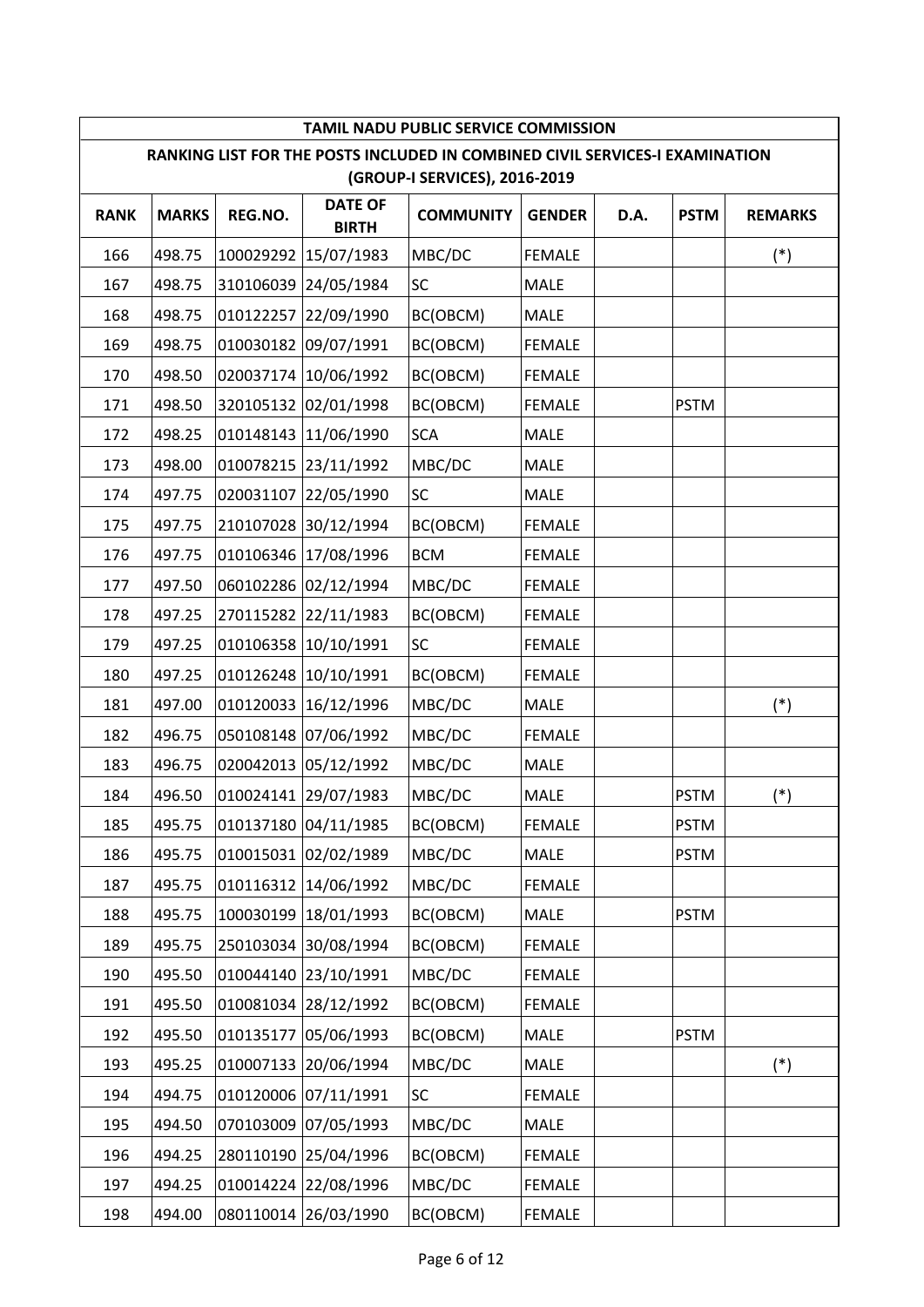|             |              |           |                                | TAMIL NADU PUBLIC SERVICE COMMISSION                                                                          |               |         |             |                |
|-------------|--------------|-----------|--------------------------------|---------------------------------------------------------------------------------------------------------------|---------------|---------|-------------|----------------|
|             |              |           |                                | RANKING LIST FOR THE POSTS INCLUDED IN COMBINED CIVIL SERVICES-I EXAMINATION<br>(GROUP-I SERVICES), 2016-2019 |               |         |             |                |
| <b>RANK</b> | <b>MARKS</b> | REG.NO.   | <b>DATE OF</b><br><b>BIRTH</b> | <b>COMMUNITY</b>                                                                                              | <b>GENDER</b> | D.A.    | <b>PSTM</b> | <b>REMARKS</b> |
| 199         | 494.00       | 250107213 | 01/01/1993                     | BC(OBCM)                                                                                                      | <b>MALE</b>   |         |             |                |
| 200         | 493.75       |           | 010146341 25/05/1988           | MBC/DC                                                                                                        | <b>MALE</b>   |         |             |                |
| 201         | 493.75       |           | 010001278 23/03/1992           | MBC/DC                                                                                                        | <b>FEMALE</b> |         | <b>PSTM</b> |                |
| 202         | 493.50       |           | 060119298 21/10/1990           | BC(OBCM)                                                                                                      | <b>FEMALE</b> |         |             | $(*)$          |
| 203         | 493.50       |           | 230107199 29/09/1992           | BC(OBCM)                                                                                                      | <b>FEMALE</b> |         |             | $(*)$          |
| 204         | 493.50       |           | 010033300 31/10/1993           | MBC/DC                                                                                                        | <b>FEMALE</b> |         |             |                |
| 205         | 493.25       |           | 010001386 28/04/1991           | MBC/DC                                                                                                        | <b>FEMALE</b> |         |             |                |
| 206         | 493.25       |           | 020018066 23/07/1994           | BC(OBCM)                                                                                                      | <b>FEMALE</b> |         |             |                |
| 207         | 493.00       |           | 010111168 18/09/1993           | BC(OBCM)                                                                                                      | <b>FEMALE</b> |         |             |                |
| 208         | 492.75       |           | 010080188 23/07/1990           | <b>BCM</b>                                                                                                    | <b>FEMALE</b> |         |             |                |
| 209         | 492.75       |           | 010116358 08/06/1991           | BC(OBCM)                                                                                                      | <b>FEMALE</b> |         |             |                |
| 210         | 492.75       |           | 010067160 27/07/1994           | MBC/DC                                                                                                        | <b>FEMALE</b> |         |             |                |
| 211         | 492.75       |           | 010114296 09/09/1994           | BC(OBCM)                                                                                                      | <b>FEMALE</b> |         |             |                |
| 212         | 492.75       | 020039274 | 10/07/1996                     | BC(OBCM)                                                                                                      | <b>FEMALE</b> |         |             |                |
| 213         | 492.50       |           | 010111230 04/04/1997           | MBC/DC                                                                                                        | <b>FEMALE</b> |         |             |                |
| 214         | 492.25       |           | 170104014 12/04/1989           | MBC/DC                                                                                                        | <b>FEMALE</b> |         |             | $(*)$          |
| 215         | 492.25       | 100039217 | 05/03/1991                     | BC(OBCM)                                                                                                      | MALE          |         | <b>PSTM</b> |                |
| 216         | 492.25       |           | 010137182 26/02/1992           | <b>BCM</b>                                                                                                    | <b>FEMALE</b> |         |             |                |
| 217         | 492.00       |           | 070118035 15/06/1991           | MBC/DC                                                                                                        | MALE          |         |             |                |
| 218         | 492.00       |           | 010107094 12/03/1997           | <b>BCM</b>                                                                                                    | <b>FEMALE</b> |         |             |                |
| 219         | 491.00       |           | 010050104 24/12/1994           | BC(OBCM)                                                                                                      | <b>FEMALE</b> |         |             |                |
| 220         | 490.75       |           | 010140270 26/04/1995           | SC                                                                                                            | <b>FEMALE</b> |         |             |                |
| 221         | 490.75       |           | 010124034 30/11/1995           | <b>SC</b>                                                                                                     | <b>FEMALE</b> |         |             |                |
| 222         | 490.50       |           | 010020002 19/12/1994           | BC(OBCM)                                                                                                      | <b>FEMALE</b> | LD(OLD) |             |                |
| 223         | 490.25       |           | 010065285 05/06/1993           | <b>BCM</b>                                                                                                    | MALE          |         |             |                |
| 224         | 490.25       |           | 010064164 29/11/1996           | <b>SC</b>                                                                                                     | <b>FEMALE</b> |         |             |                |
| 225         | 490.00       | 170144158 | 12/05/1986                     | BC(OBCM)                                                                                                      | MALE          |         | <b>PSTM</b> |                |
| 226         | 490.00       |           | 010062032 03/01/1987           | <b>SC</b>                                                                                                     | <b>FEMALE</b> |         |             |                |
| 227         | 490.00       |           | 010072143 03/04/1990           | SC                                                                                                            | MALE          |         |             |                |
| 228         | 489.75       |           | 100037193 03/07/1990           | <b>BCM</b>                                                                                                    | <b>FEMALE</b> |         | <b>PSTM</b> |                |
| 229         | 489.50       |           | 010130272 29/09/1992           | MBC/DC                                                                                                        | <b>FEMALE</b> |         |             |                |
| 230         | 489.50       | 010003257 | 05/06/1996                     | <b>SC</b>                                                                                                     | MALE          |         |             |                |
| 231         | 489.25       |           | 290106229 06/03/1992           | <b>BCM</b>                                                                                                    | MALE          |         |             |                |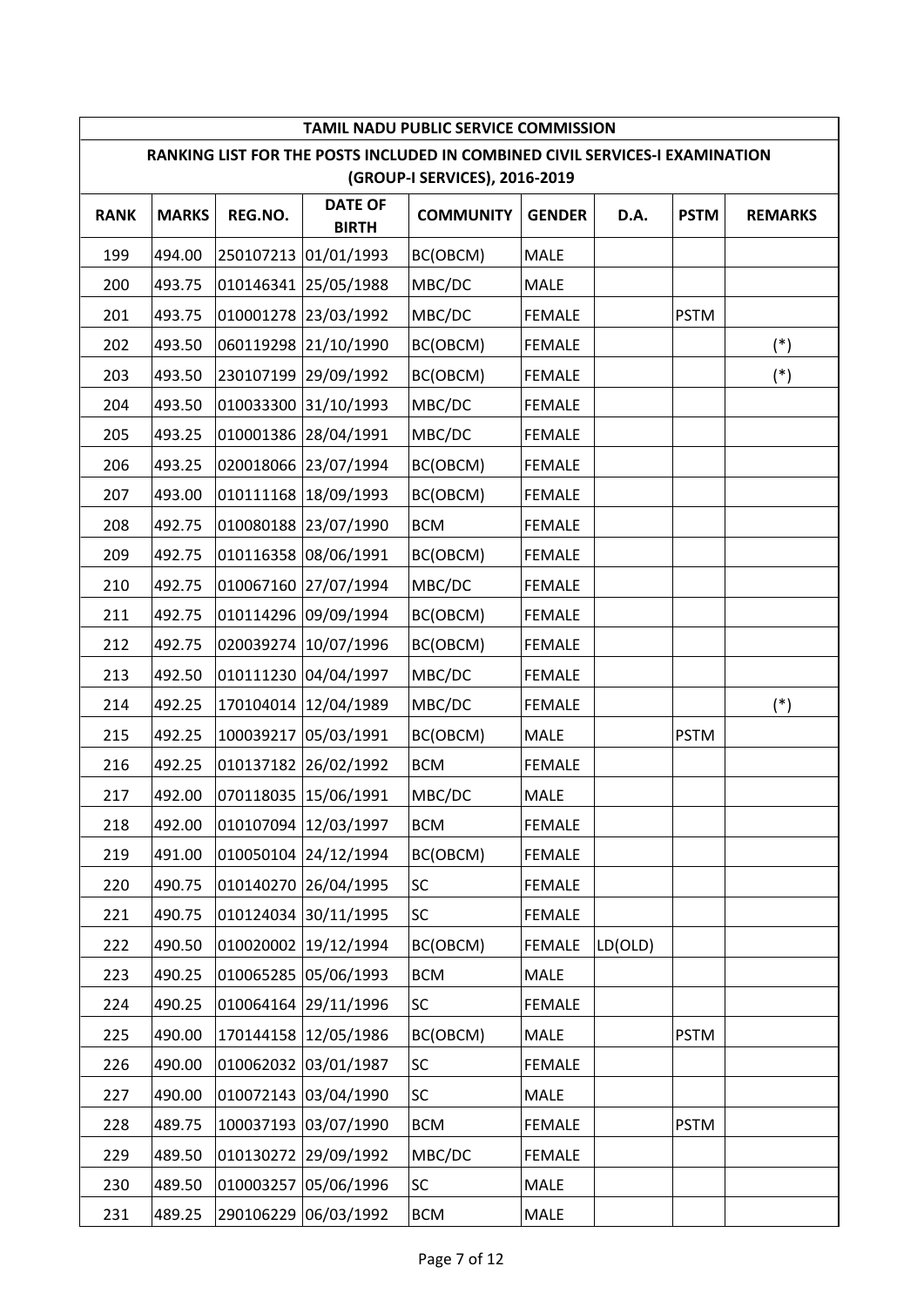|             |              |           |                                | TAMIL NADU PUBLIC SERVICE COMMISSION                                                                          |               |      |             |                |
|-------------|--------------|-----------|--------------------------------|---------------------------------------------------------------------------------------------------------------|---------------|------|-------------|----------------|
|             |              |           |                                | RANKING LIST FOR THE POSTS INCLUDED IN COMBINED CIVIL SERVICES-I EXAMINATION<br>(GROUP-I SERVICES), 2016-2019 |               |      |             |                |
| <b>RANK</b> | <b>MARKS</b> | REG.NO.   | <b>DATE OF</b><br><b>BIRTH</b> | <b>COMMUNITY</b>                                                                                              | <b>GENDER</b> | D.A. | <b>PSTM</b> | <b>REMARKS</b> |
| 232         | 489.00       | 120112020 | 10/03/1994                     | BC(OBCM)                                                                                                      | <b>FEMALE</b> |      |             |                |
| 233         | 488.75       |           | 290101018 26/08/1991           | <b>SCA</b>                                                                                                    | <b>FEMALE</b> |      |             |                |
| 234         | 488.75       |           | 010001070 06/10/1995           | BC(OBCM)                                                                                                      | <b>FEMALE</b> |      | <b>PSTM</b> |                |
| 235         | 488.50       |           | 010135163 01/06/1991           | MBC/DC                                                                                                        | MALE          |      |             |                |
| 236         | 488.50       | 100023015 | 30/05/1993                     | <b>SC</b>                                                                                                     | MALE          |      |             |                |
| 237         | 488.50       |           | 270107262 29/05/1994           | MBC/DC                                                                                                        | <b>FEMALE</b> |      |             | $(*)$          |
| 238         | 488.00       |           | 310111252 14/11/1992           | BC(OBCM)                                                                                                      | <b>FEMALE</b> |      |             |                |
| 239         | 488.00       |           | 010104283 02/12/1996           | BC(OBCM)                                                                                                      | <b>FEMALE</b> |      |             |                |
| 240         | 487.75       |           | 010006278 02/01/1993           | MBC/DC                                                                                                        | <b>FEMALE</b> |      |             |                |
| 241         | 487.75       |           | 010140231 07/08/1993           | MBC/DC                                                                                                        | MALE          |      | <b>PSTM</b> |                |
| 242         | 487.75       |           | 270102146 26/08/1997           | BC(OBCM)                                                                                                      | <b>FEMALE</b> |      |             |                |
| 243         | 487.50       |           | 010148176 15/08/1994           | MBC/DC                                                                                                        | <b>FEMALE</b> |      |             |                |
| 244         | 487.25       |           | 210110170 08/07/1983           | SC                                                                                                            | <b>FEMALE</b> |      |             |                |
| 245         | 487.25       |           | 070104204 02/06/1986           | MBC/DC                                                                                                        | <b>FEMALE</b> |      |             |                |
| 246         | 487.25       |           | 010129204 07/07/1992           | SC                                                                                                            | <b>FEMALE</b> |      |             |                |
| 247         | 487.00       |           | 100003220 31/01/1994           | BC(OBCM)                                                                                                      | <b>FEMALE</b> |      |             |                |
| 248         | 486.50       |           | 140105113 27/10/1984           | MBC/DC                                                                                                        | MALE          |      | <b>PSTM</b> |                |
| 249         | 486.50       |           | 070124224 17/08/1993           | MBC/DC                                                                                                        | MALE          |      |             |                |
| 250         | 486.25       |           | 010129054 15/07/1996           | MBC/DC                                                                                                        | <b>FEMALE</b> |      |             |                |
| 251         | 486.00       |           | 010058061 11/05/1992           | SC                                                                                                            | MALE          |      |             |                |
| 252         | 486.00       |           | 010065146 19/04/1994           | MBC/DC                                                                                                        | <b>FEMALE</b> |      |             | $(*)$          |
| 253         | 485.75       |           | 010081278 09/07/1993           | MBC/DC                                                                                                        | <b>FEMALE</b> |      |             | $(*)$          |
| 254         | 485.50       | 070123015 | 15/06/1988                     | BC(OBCM)                                                                                                      | MALE          |      | <b>PSTM</b> |                |
| 255         | 485.50       |           | 010063092 21/05/1989           | MBC/DC                                                                                                        | <b>FEMALE</b> |      |             |                |
| 256         | 485.50       |           | 010138018 25/06/1994           | BC(OBCM)                                                                                                      | <b>FEMALE</b> |      |             |                |
| 257         | 485.50       | 010143214 | 11/10/1994                     | BC(OBCM)                                                                                                      | <b>FEMALE</b> |      |             |                |
| 258         | 485.25       |           | 010155119 03/04/1987           | BC(OBCM)                                                                                                      | MALE          |      | <b>PSTM</b> |                |
| 259         | 485.25       | 010015292 | 10/01/1991                     | <b>SC</b>                                                                                                     | <b>FEMALE</b> |      |             | $(*)$          |
| 260         | 485.25       |           | 010126296 20/06/1992           | MBC/DC                                                                                                        | <b>FEMALE</b> |      |             |                |
| 261         | 485.25       |           | 120110278 20/09/1993           | BC(OBCM)                                                                                                      | <b>FEMALE</b> |      |             |                |
| 262         | 485.25       |           | 010013162 05/10/1994           | MBC/DC                                                                                                        | <b>FEMALE</b> |      |             |                |
| 263         | 485.25       |           | 010129042 31/05/1995           | SC                                                                                                            | <b>FEMALE</b> |      |             |                |
| 264         | 485.00       |           | 010119226 06/09/1995           | BC(OBCM)                                                                                                      | <b>FEMALE</b> |      |             |                |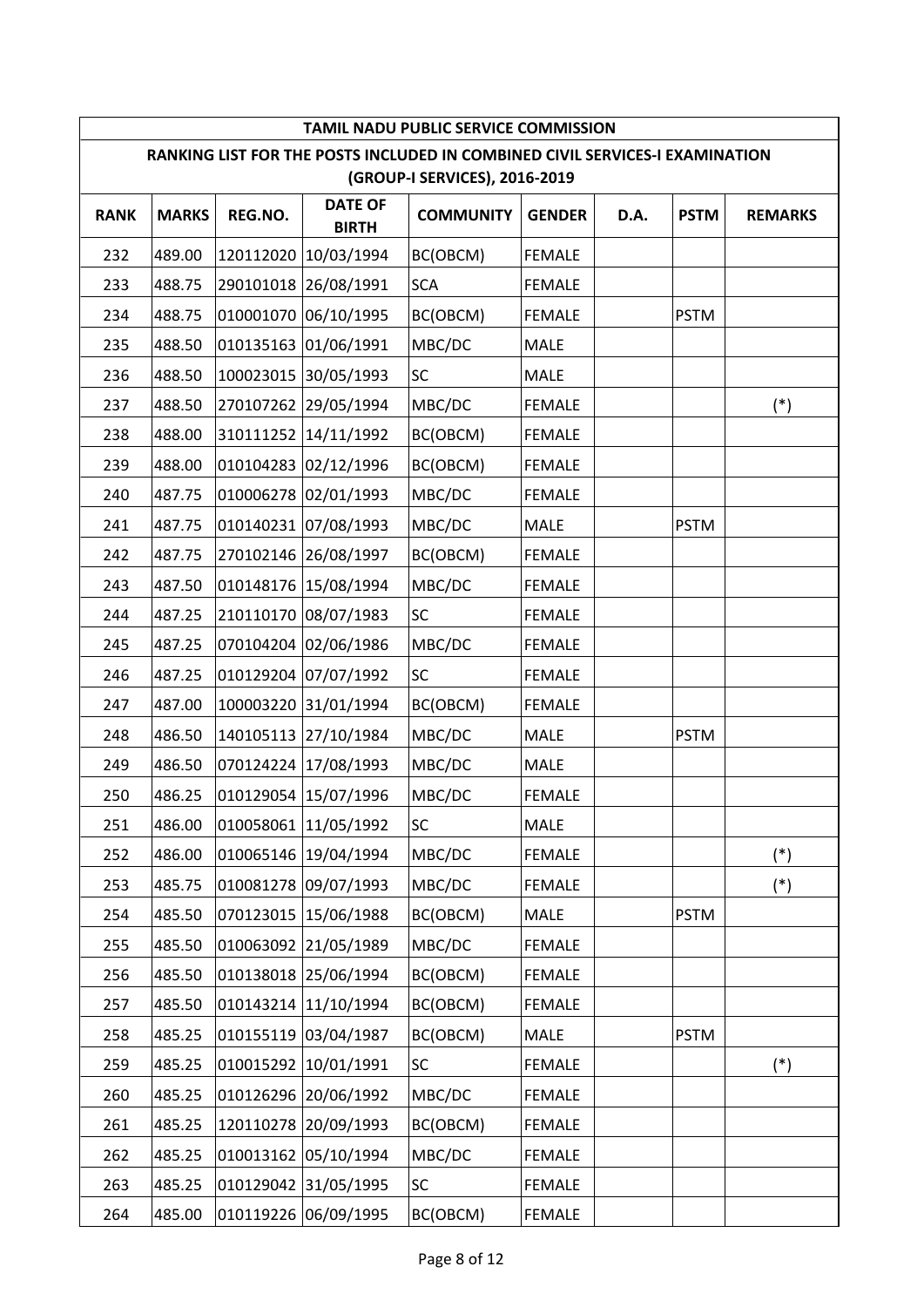|             |              |           |                                | TAMIL NADU PUBLIC SERVICE COMMISSION                                                                          |               |      |             |                |
|-------------|--------------|-----------|--------------------------------|---------------------------------------------------------------------------------------------------------------|---------------|------|-------------|----------------|
|             |              |           |                                | RANKING LIST FOR THE POSTS INCLUDED IN COMBINED CIVIL SERVICES-I EXAMINATION<br>(GROUP-I SERVICES), 2016-2019 |               |      |             |                |
| <b>RANK</b> | <b>MARKS</b> | REG.NO.   | <b>DATE OF</b><br><b>BIRTH</b> | <b>COMMUNITY</b>                                                                                              | <b>GENDER</b> | D.A. | <b>PSTM</b> | <b>REMARKS</b> |
| 265         | 484.75       | 060108266 | 03/07/1993                     | MBC/DC                                                                                                        | <b>FEMALE</b> |      |             |                |
| 266         | 484.75       |           | 010129022 31/10/1994           | <b>SCA</b>                                                                                                    | <b>FEMALE</b> |      |             |                |
| 267         | 484.75       |           | 100038164 29/03/1996           | MBC/DC                                                                                                        | <b>FEMALE</b> |      |             |                |
| 268         | 484.50       |           | 010152190 21/12/1991           | MBC/DC                                                                                                        | <b>MALE</b>   |      |             |                |
| 269         | 484.50       | 010003237 | 19/04/1993                     | <b>SC</b>                                                                                                     | MALE          |      |             | $(*)$          |
| 270         | 484.25       |           | 010103280 21/03/1996           | <b>SC</b>                                                                                                     | <b>FEMALE</b> |      |             |                |
| 271         | 484.00       |           | 010129067 25/03/1990           | <b>ST</b>                                                                                                     | MALE          |      |             | $(*)$          |
| 272         | 484.00       |           | 010148164 07/01/1995           | MBC/DC                                                                                                        | <b>FEMALE</b> |      |             |                |
| 273         | 483.50       |           | 250101023 24/08/1989           | MBC/DC                                                                                                        | <b>MALE</b>   |      | <b>PSTM</b> | $(*)$          |
| 274         | 483.50       |           | 250104039 04/02/1992           | MBC/DC                                                                                                        | MALE          |      | <b>PSTM</b> |                |
| 275         | 483.50       |           | 280117290 02/04/1994           | MBC/DC                                                                                                        | <b>FEMALE</b> |      |             |                |
| 276         | 483.00       | 010047078 | 08/12/1985                     | MBC/DC                                                                                                        | <b>FEMALE</b> |      |             |                |
| 277         | 483.00       |           | 170119062 05/10/1988           | BC(OBCM)                                                                                                      | <b>FEMALE</b> |      |             |                |
| 278         | 483.00       | 060104022 | 20/08/1990                     | MBC/DC                                                                                                        | <b>FEMALE</b> |      |             |                |
| 279         | 482.75       |           | 010008280 28/08/1990           | SC                                                                                                            | <b>FEMALE</b> |      |             |                |
| 280         | 482.75       |           | 120113286 19/04/1994           | BC(OBCM)                                                                                                      | <b>FEMALE</b> |      |             |                |
| 281         | 482.50       | 060119174 | 16/05/1990                     | <b>SC</b>                                                                                                     | <b>FEMALE</b> |      |             |                |
| 282         | 482.25       | 020025077 | 21/06/1984                     | BC(OBCM)                                                                                                      | MALE          |      | <b>PSTM</b> | $(*)$          |
| 283         | 482.00       |           | 280124153 22/11/1992           | BC(OBCM)                                                                                                      | MALE          |      | <b>PSTM</b> |                |
| 284         | 482.00       |           | 270118146 09/09/1995           | SC                                                                                                            | <b>FEMALE</b> |      |             |                |
| 285         | 482.00       |           | 030216120 15/09/1995           | MBC/DC                                                                                                        | <b>FEMALE</b> |      |             |                |
| 286         | 481.25       |           | 070119198 03/06/1984           | SC                                                                                                            | <b>FEMALE</b> |      |             |                |
| 287         | 481.25       | 020037215 | 12/05/1988                     | MBC/DC                                                                                                        | <b>MALE</b>   |      | <b>PSTM</b> |                |
| 288         | 481.25       | 010015045 | 19/12/1994                     | <b>SC</b>                                                                                                     | MALE          |      |             |                |
| 289         | 481.00       |           | 010033320 12/02/1991           | SC                                                                                                            | <b>FEMALE</b> |      |             |                |
| 290         | 480.75       |           | 020007083 31/12/1990           | BC(OBCM)                                                                                                      | MALE          |      | <b>PSTM</b> |                |
| 291         | 480.25       |           | 270114266 30/03/1994           | MBC/DC                                                                                                        | <b>FEMALE</b> |      |             |                |
| 292         | 480.00       |           | 010136210 02/04/1987           | <b>SC</b>                                                                                                     | <b>FEMALE</b> |      |             |                |
| 293         | 480.00       |           | 010029029 26/06/1995           | <b>SC</b>                                                                                                     | MALE          |      |             |                |
| 294         | 479.75       |           | 270122280 17/05/1995           | MBC/DC                                                                                                        | <b>FEMALE</b> |      |             |                |
| 295         | 479.75       |           | 150112189 19/07/1995           | MBC/DC                                                                                                        | <b>FEMALE</b> |      |             |                |
| 296         | 479.50       |           | 010063290 23/04/1983           | SC                                                                                                            | <b>FEMALE</b> |      |             |                |
| 297         | 479.50       |           | 010044048 31/12/1990           | BC(OBCM)                                                                                                      | <b>FEMALE</b> |      |             |                |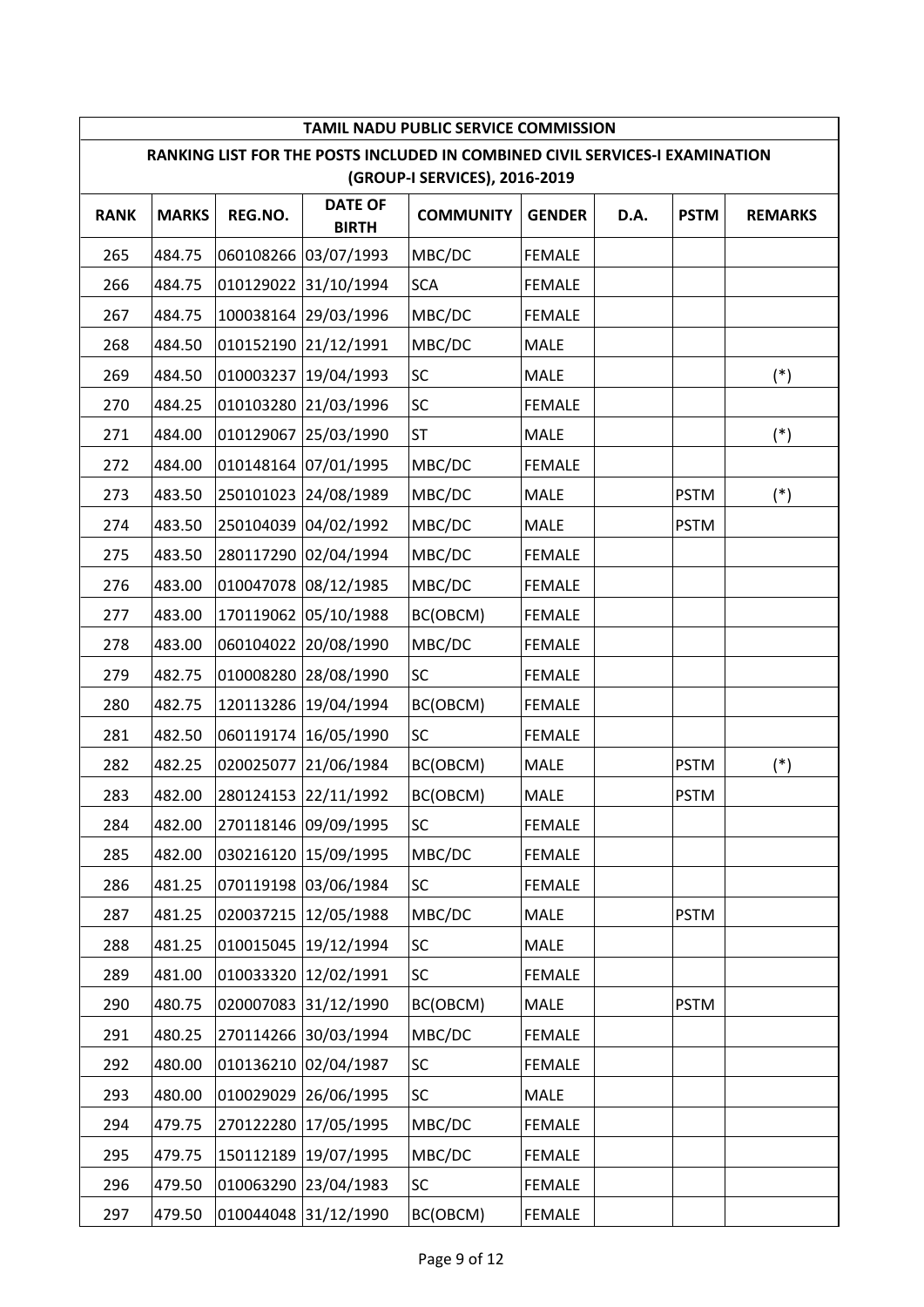|             |              |           |                                | TAMIL NADU PUBLIC SERVICE COMMISSION                                                                          |               |        |             |                |
|-------------|--------------|-----------|--------------------------------|---------------------------------------------------------------------------------------------------------------|---------------|--------|-------------|----------------|
|             |              |           |                                | RANKING LIST FOR THE POSTS INCLUDED IN COMBINED CIVIL SERVICES-I EXAMINATION<br>(GROUP-I SERVICES), 2016-2019 |               |        |             |                |
| <b>RANK</b> | <b>MARKS</b> | REG.NO.   | <b>DATE OF</b><br><b>BIRTH</b> | <b>COMMUNITY</b>                                                                                              | <b>GENDER</b> | D.A.   | <b>PSTM</b> | <b>REMARKS</b> |
| 298         | 479.50       | 280108180 | 10/01/1991                     | <b>SC</b>                                                                                                     | <b>FEMALE</b> |        |             |                |
| 299         | 479.25       |           | 010090056 04/06/1988           | MBC/DC                                                                                                        | <b>MALE</b>   |        |             |                |
| 300         | 479.25       |           | 010137275 07/06/1993           | BC(OBCM)                                                                                                      | <b>MALE</b>   |        | <b>PSTM</b> |                |
| 301         | 478.75       |           | 020020002 09/03/1987           | BC(OBCM)                                                                                                      | <b>FEMALE</b> |        | <b>PSTM</b> |                |
| 302         | 478.75       | 010012061 | 15/03/1991                     | <b>SC</b>                                                                                                     | MALE          |        | <b>PSTM</b> |                |
| 303         | 477.75       |           | 010033322 02/04/1987           | <b>SC</b>                                                                                                     | <b>FEMALE</b> |        |             |                |
| 304         | 477.25       |           | 270120168 14/03/1993           | BC(OBCM)                                                                                                      | <b>FEMALE</b> |        |             |                |
| 305         | 477.00       |           | 010155038 25/07/1992           | BC(OBCM)                                                                                                      | <b>MALE</b>   |        | <b>PSTM</b> |                |
| 306         | 474.25       |           | 070115281 03/06/1986           | MBC/DC                                                                                                        | <b>MALE</b>   |        | <b>PSTM</b> |                |
| 307         | 473.25       | 010112032 | 10/02/1991                     | <b>SC</b>                                                                                                     | <b>FEMALE</b> |        |             |                |
| 308         | 473.00       |           | 210111120 21/05/1987           | SC                                                                                                            | <b>FEMALE</b> |        |             |                |
| 309         | 472.00       | 120113222 | 08/01/1994                     | BC(OBCM)                                                                                                      | <b>FEMALE</b> |        | <b>PSTM</b> |                |
| 310         | 471.75       |           | 070113185 27/07/1988           | SC                                                                                                            | <b>MALE</b>   |        | <b>PSTM</b> |                |
| 311         | 471.75       | 010043080 | 25/09/1996                     | SC                                                                                                            | <b>FEMALE</b> |        |             |                |
| 312         | 471.00       |           | 260107006 06/06/1993           | BC(OBCM)                                                                                                      | <b>FEMALE</b> |        | <b>PSTM</b> | $(*)$          |
| 313         | 470.50       |           | 220108048 06/11/1993           | BC(OBCM)                                                                                                      | <b>FEMALE</b> |        |             |                |
| 314         | 470.00       | 210108262 | 06/05/1989                     | <b>SC</b>                                                                                                     | <b>FEMALE</b> |        |             |                |
| 315         | 469.75       | 320102387 | 13/06/1988                     | BC(OBCM)                                                                                                      | <b>MALE</b>   |        | <b>PSTM</b> | $(*)$          |
| 316         | 469.75       |           | 100011184 21/02/1989           | MBC/DC                                                                                                        | <b>FEMALE</b> |        | <b>PSTM</b> | $(*)$          |
| 317         | 469.75       |           | 010142016 06/07/1992           | MBC/DC                                                                                                        | <b>FEMALE</b> |        |             |                |
| 318         | 468.25       | 070105073 | 14/05/1987                     | MBC/DC                                                                                                        | MALE          |        | <b>PSTM</b> |                |
| 319         | 468.25       |           | 250133046 24/04/1994           | SC                                                                                                            | <b>FEMALE</b> |        |             |                |
| 320         | 467.00       |           | 140103226 02/07/1994           | <b>SCA</b>                                                                                                    | <b>FEMALE</b> |        |             |                |
| 321         | 466.75       |           | 010081166 04/05/1988           | BC(OBCM)                                                                                                      | <b>FEMALE</b> |        | <b>PSTM</b> |                |
| 322         | 464.00       |           | 220112294 05/06/1988           | BC(OBCM)                                                                                                      | <b>FEMALE</b> |        | <b>PSTM</b> |                |
| 323         | 463.75       | 010123086 | 04/07/1988                     | <b>SC</b>                                                                                                     | <b>FEMALE</b> |        |             |                |
| 324         | 463.75       |           | 250104166 07/10/1996           | SC                                                                                                            | <b>FEMALE</b> |        |             |                |
| 325         | 463.50       | 320106386 | 10/06/1989                     | <b>ST</b>                                                                                                     | <b>FEMALE</b> |        |             | $(*)$          |
| 326         | 462.75       |           | 030218018 13/11/1986           | BC(OBCM)                                                                                                      | <b>FEMALE</b> |        | <b>PSTM</b> |                |
| 327         | 462.75       |           | 100003046 26/05/1992           | BC(OBCM)                                                                                                      | <b>FEMALE</b> |        | <b>PSTM</b> | $(*)$          |
| 328         | 461.50       | 120119157 | 09/05/1992                     | BC(OBCM)                                                                                                      | MALE          |        | <b>PSTM</b> |                |
| 329         | 461.50       |           | 010030001 27/06/1992           | SC                                                                                                            | <b>FEMALE</b> | LD(BL) |             |                |
| 330         | 461.25       |           | 100011136 21/10/1985           | BC(OBCM)                                                                                                      | <b>FEMALE</b> |        | <b>PSTM</b> |                |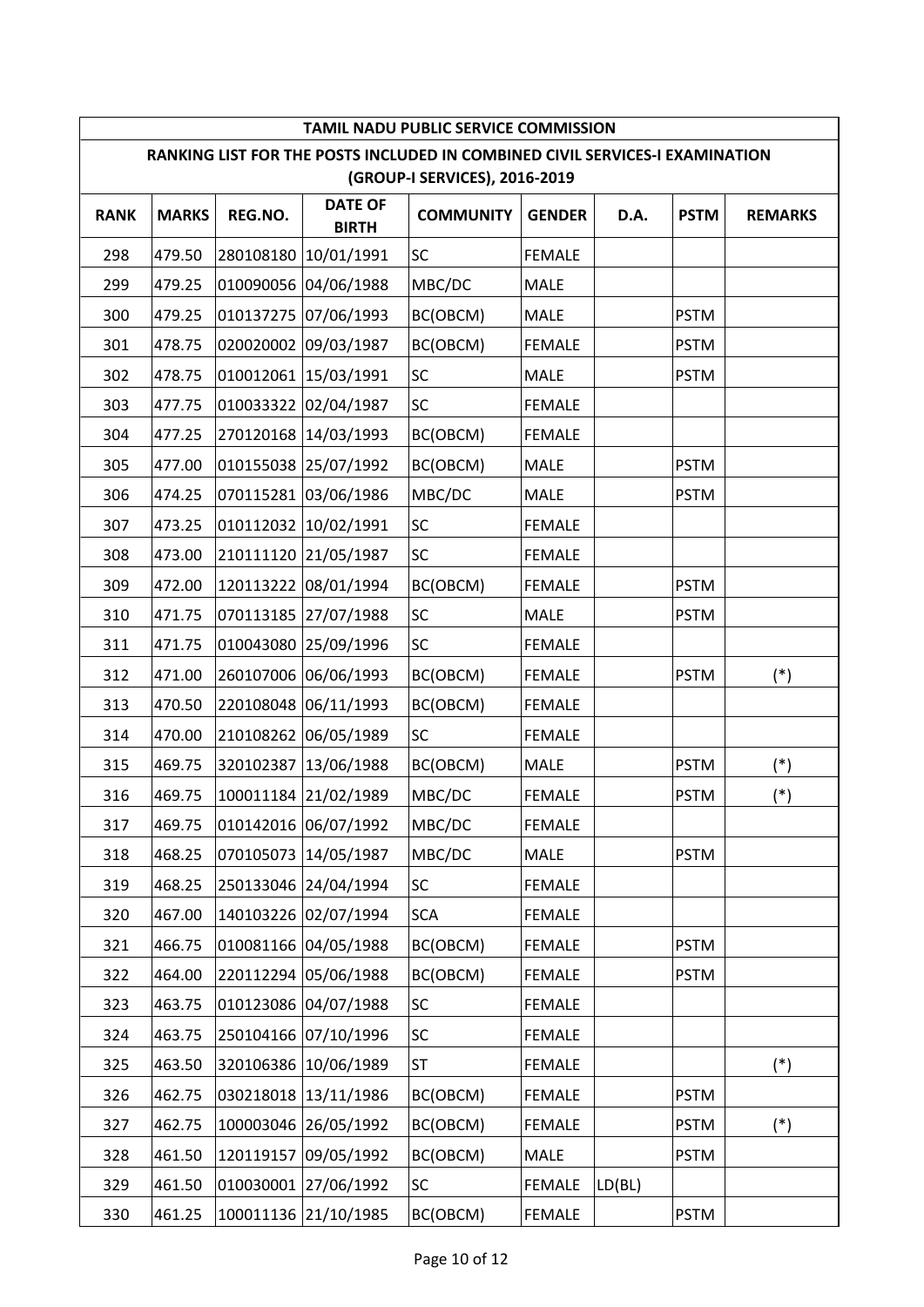|             |              |           |                                | TAMIL NADU PUBLIC SERVICE COMMISSION                                         |               |        |             |                |
|-------------|--------------|-----------|--------------------------------|------------------------------------------------------------------------------|---------------|--------|-------------|----------------|
|             |              |           |                                | RANKING LIST FOR THE POSTS INCLUDED IN COMBINED CIVIL SERVICES-I EXAMINATION |               |        |             |                |
|             |              |           |                                | (GROUP-I SERVICES), 2016-2019                                                |               |        |             |                |
| <b>RANK</b> | <b>MARKS</b> | REG.NO.   | <b>DATE OF</b><br><b>BIRTH</b> | <b>COMMUNITY</b>                                                             | <b>GENDER</b> | D.A.   | <b>PSTM</b> | <b>REMARKS</b> |
| 331         | 461.25       | 070122268 | 16/06/1994                     | <b>SC</b>                                                                    | <b>MALE</b>   |        | <b>PSTM</b> |                |
| 332         | 460.50       | 010006076 | 12/02/1986                     | BC(OBCM)                                                                     | <b>FEMALE</b> |        | <b>PSTM</b> |                |
| 333         | 460.00       |           | 070121055 20/04/1987           | BC(OBCM)                                                                     | <b>MALE</b>   |        | <b>PSTM</b> |                |
| 334         | 459.50       | 070119025 | 05/02/1990                     | <b>SC</b>                                                                    | <b>MALE</b>   |        | <b>PSTM</b> | $(*)$          |
| 335         | 458.50       |           | 010103056 17/05/1990           | MBC/DC                                                                       | <b>FEMALE</b> |        | <b>PSTM</b> | $(*)$          |
| 336         | 458.00       |           | 290112251 18/03/1986           | SC                                                                           | <b>MALE</b>   |        | <b>PSTM</b> | $(*)$          |
| 337         | 457.50       |           | 010072001 20/04/1991           | MBC/DC                                                                       | <b>FEMALE</b> | LD(OL) |             | $(*)$          |
| 338         | 457.25       |           | 210104278 10/08/1986           | SC                                                                           | <b>FEMALE</b> |        | <b>PSTM</b> | $(*)$          |
| 339         | 457.25       |           | 100008120 22/06/1988           | MBC/DC                                                                       | <b>FEMALE</b> |        | <b>PSTM</b> | $(*)$          |
| 340         | 456.50       |           | 250123069 15/05/1983           | SC                                                                           | MALE          |        | <b>PSTM</b> |                |
| 341         | 456.00       |           | 100029012 28/08/1985           | <b>SCA</b>                                                                   | <b>FEMALE</b> |        |             |                |
| 342         | 455.00       |           | 100020186 16/12/1987           | BC(OBCM)                                                                     | <b>FEMALE</b> |        | <b>PSTM</b> |                |
| 343         | 453.25       |           | 170136020 27/10/1994           | <b>SC</b>                                                                    | <b>FEMALE</b> |        |             |                |
| 344         | 447.50       |           | 060122094 30/08/1985           | SC                                                                           | <b>FEMALE</b> |        | <b>PSTM</b> |                |
| 345         | 447.00       |           | 010017110 17/10/1985           | BC(OBCM)                                                                     | <b>FEMALE</b> |        | <b>PSTM</b> |                |
| 346         | 444.75       |           | 270117226 30/03/1990           | <b>ST</b>                                                                    | <b>FEMALE</b> |        |             | $(*)$          |
| 347         | 442.50       | 230105274 | 17/08/1986                     | SC                                                                           | <b>FEMALE</b> |        | <b>PSTM</b> | $(*)$          |
| 348         | 437.25       |           | 260120264 17/02/1986           | SC                                                                           | <b>FEMALE</b> |        | <b>PSTM</b> | $(*)$          |
| 349         | 436.50       |           | 260116070 07/05/1995           | SC                                                                           | <b>FEMALE</b> |        | <b>PSTM</b> |                |
| 350         | 431.75       |           | 010029054 22/05/1992           | MBC/DC                                                                       | <b>FEMALE</b> |        | <b>PSTM</b> |                |
| 351         | 430.00       |           | 300107071 23/07/1993           | MBC/DC                                                                       | MALE          | LV     |             |                |
| 352         | 429.00       |           | 170133208 01/05/1983           | SC                                                                           | <b>FEMALE</b> |        | <b>PSTM</b> |                |
| 353         | 422.00       | 010085199 | 01/06/1987                     | <b>BCM</b>                                                                   | MALE          |        | <b>PSTM</b> |                |
| 354         | 420.25       |           | 010070060 13/06/1984           | <b>BCM</b>                                                                   | <b>FEMALE</b> |        | <b>PSTM</b> |                |
| 355         | 411.50       |           | 100016033 11/10/1994           | BC(OBCM)                                                                     | MALE          | LV     |             |                |
| 356         | 411.00       |           | 010123003 01/06/1992           | <b>SCA</b>                                                                   | MALE          | LD(OA) |             |                |
| 357         | 389.00       | 010113057 | 21/05/1986                     | BC(OBCM)                                                                     | MALE          | LV     |             |                |
| 358         | 383.75       |           | 010112182 01/06/1992           | <b>SCA</b>                                                                   | <b>FEMALE</b> |        | <b>PSTM</b> | $(*)$          |
| 359         | 383.50       |           | 010133288 22/09/1992           | BC(OBCM)                                                                     | <b>FEMALE</b> | LV     |             | $(*)$          |
| 360         | 375.75       |           | 170125122 07/06/1986           | <b>SCA</b>                                                                   | <b>FEMALE</b> |        | <b>PSTM</b> |                |